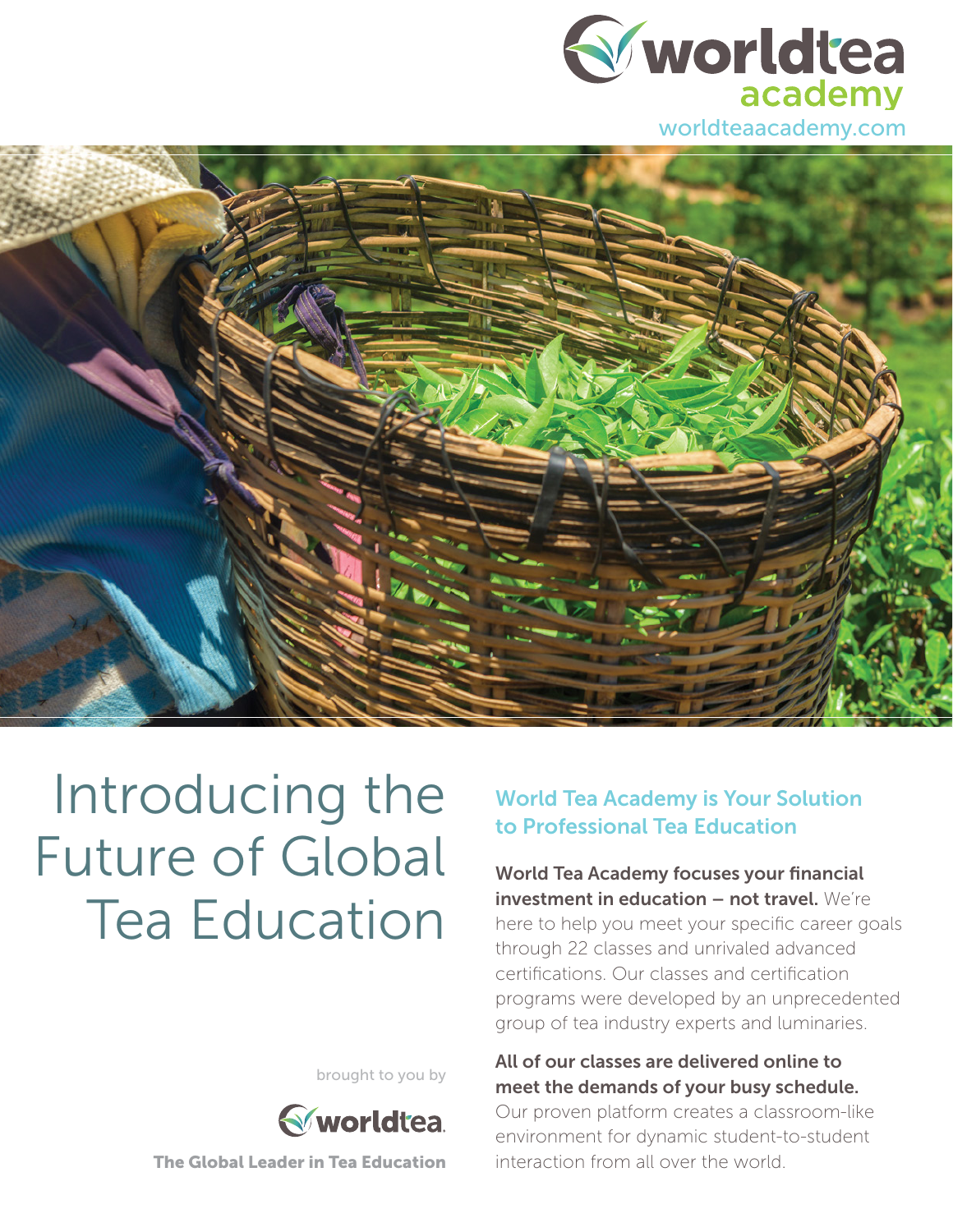### 2 Levels of WTA Tea **Certifications**



Our **Core Curriculum** consists of six CORE classes and one ADV class, which earns the student the WTA Certified Tea Specialist™ title.

Our **Advanced Curriculum** is divided into five separate higher-level designations: WTA Certified Tea Professional™, WTA Certified Tea Sommelier™, WTA Certified Tea Health Expert™, WTA Certified Tea Blender™ and our newest track WTA Certified Tea Aroma Expert. Like a college experience, students will need to complete 7 classes in their desired designation to earn their certification.

## World Tea Academy Certification Programs

WTA Certified Tea Specialist™ | A fast track to accreditation to build core knowledge base or for front line staff training to improve sales.

WTA Certified Tea Professional™ | Designed for business owners and individuals directly involved in the tea trade.

WTA Certified Tea Sommelier<sup>™</sup> | Created for tea room owners, their staff, and foodservice professionals.

WTA Certified Tea Health Expert™ | Geared for spas, nutritionist, dietitians, and holistic healing and wellness professionals.

WTA Certified Tea Blender™ | Provides the technical skills and deep understanding of the art and science of every aspect of creating blends and enhanced tea products

WTA Certified Tea Aroma Expert™ | Designed for tea professionals looking to become better at tasting, purchasing, and blending.

#### WorldTeaAcademy.com

**We have students from all over the world.**

Students register online in the month prior to the course being held. Then on the first Monday of the month, students can log in online to start learning.

#### Sessions Include:

- instructional videos
- individual assignments
- group assignments
- 
- key vocabulary definitions • additional learning materials
- a test (for most classes)
- sensory evaluations
- 

**Students need to order their class kits from our exclusive vendor when they register for the class.** See details on website for ordering information.



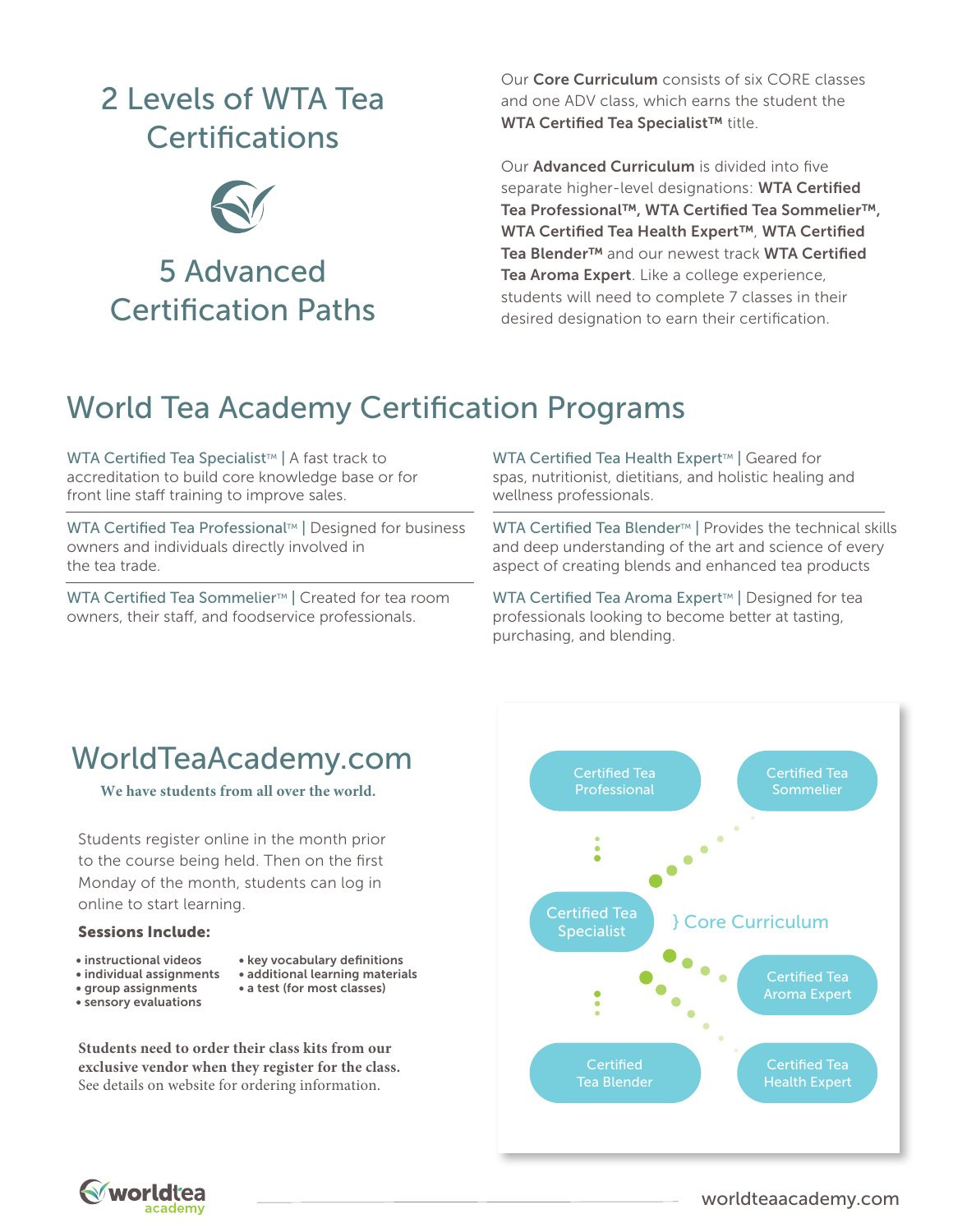CORE CLASSES In these classes, **weeks one and two** of each session will focus on the key material content for the topic and **week three** involves taking the final exam and a series of cuppings  $-$  a skill you will hone throughout your certification. Week four allows time to finish all the assignments and tests. Once you complete the first two courses, you can jump around and achieve your WTA Certified Tea Specialist™ accreditation in as little as 3 months.

#### Core Curriculum

| CORE.01 | <b>Essentials of Camellia Sinensis</b>      |
|---------|---------------------------------------------|
| CORE.02 | <b>Tea Enhancements and Grading Systems</b> |
| CORE.03 | Tea Terroir I – China, Japan, Taiwan, Korea |
| CORE.04 | Tea Terroir II – India, Sri Lanka, Kenya    |
| CORE.05 | The Infusion                                |
| CORE.06 | <b>Beyond Camellia Sinensis</b>             |

\*Ability to Test Out of class (see Jump Ahead by Testing Out on page 4)

ADVANCED (ADV) CLASSES In these classes, the schedule varies within the three-week period to accommodate the unique class materials. Week four allows time to finish all the assignments and tests. Our Advanced level certification programs offer unparalleled curriculums designed to allow flexibility and customization in the desired path of interest. Materials were put together by specialists from across the industry whose valuable expertise and knowledge has been incorporated into each class. Our certification tracks are: WTA Certified Tea Professional™, WTA Certified Tea Sommelier™, WTA Certified Tea Health Expert™, WTA Certified Tea Blender™and Certified Tea Aroma Expert. All ADV Certifications require 7 classes to be taken within each track. You can earn one or all certifications by taking the designated number of classes listed for each certification.

#### Advanced Curriculum

| <b>ADV.01</b>             | <b>Advanced Cupping</b>                               | <b>SPHA</b>  |
|---------------------------|-------------------------------------------------------|--------------|
| <b>ADV.02</b>             | <b>Understanding the Organoleptic Experience</b>      | <b>SPHBA</b> |
| <b>ADV.03</b>             | The Culture of Tea Around the World                   | <b>SPH</b>   |
| <b>ADV.04</b>             | <b>Biochemistry of Tea Processing</b>                 | <b>HA</b>    |
| <b>ADV.05</b>             | <b>Presentation and Advanced Brewing Techniques</b>   | <b>SP</b>    |
| <b>ADV.06</b>             | <b>Tea Lifestyle</b>                                  | н            |
| <b>ADV.07</b>             | <b>Quality Systems for Product Management</b>         | <b>SPB</b>   |
| <b>ADV.08</b>             | <b>Tea Sommelier Essentials</b>                       | <b>SA</b>    |
| <b>ADV.09*</b>            | <b>Advance Botanicals</b>                             | <b>PHB</b>   |
| <b>ADV.10</b>             | <b>Tea and Health</b>                                 | н            |
| <b>ADV.11</b>             | <b>Blending, Flavoring, Scenting</b>                  | <b>SPB</b>   |
| <b>ADV.12<sup>*</sup></b> | <b>Formulating Delicious Blends</b>                   | <b>BA</b>    |
| ADV.13'                   | Art of Flavoring, Blending, Scenting Tea Part 1       | в            |
| ADV.14"                   | Art of Flavoring, Blending, Scenting Tea Part 2       | в            |
| <b>ADV.15<sup>*</sup></b> | Aromas of Tea Part 1: The Basic                       | A            |
| <b>ADV.16<sup>*</sup></b> | Aromas of Tea Part 2: Oxidation, Firing, Fermentation | A            |

= Classes with pre-requisites. See website for details.

 $H = Health$  Track  $A = A$ roma  $(B)$  = Tea Blender Track

 $(\mathsf{S})$  = Sommelier Track

Advanced Level Certifications.

 $(P)$  = Professional Track

Please note: Anyone with a basic knowledge of the six types of tea can take these classes But, you must have earned a WTA Certified Tea Specialist certification to receive any